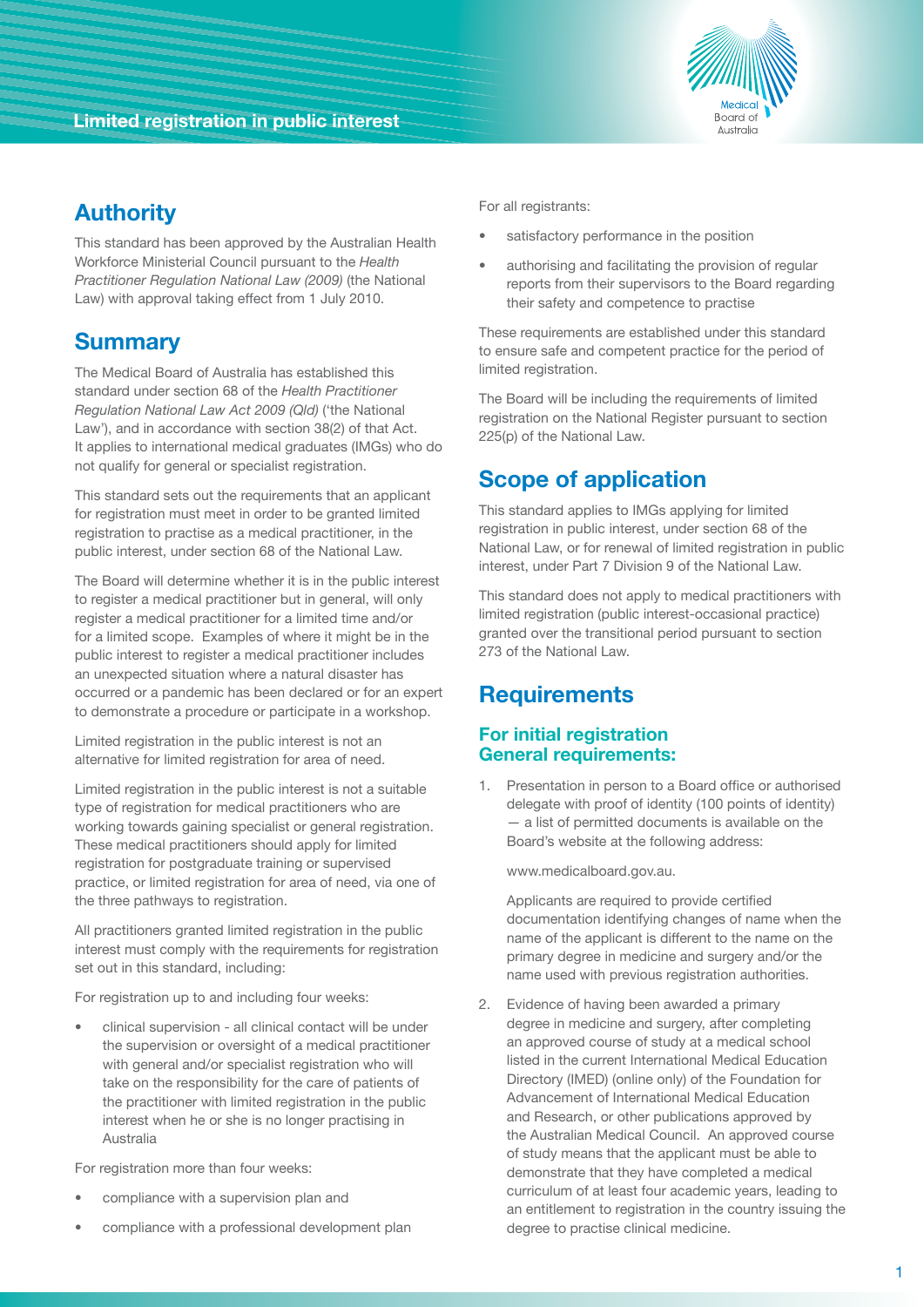

### **Limited registration in public interest**

- 3. Evidence of application for primary source verification of medical qualifications from the Educational Commission for Foreign Medical Graduates International Credentials Service (EICS). The Board may take action under Part 8 of the National Law if the practitioner's medical qualifications are not verified. The New South Wales Medical Council may take action under the relevant law in that jurisdiction.
- 4. Evidence of successful completion of a period of internship or comparable, in accordance with guidelines issued from time to time by the Board.
- 5. Evidence of English language skills that meets the Board's English language registration standard.
- 6. Evidence of work practice history that meets the Board's recency of practice registration standard. This must include a resume that describes the applicant's full practice history and any specific clinical training, teaching and research undertaken. Any gaps and/ or overlaps in practice history from the date of qualification to the present must be included and explained.
- 7. Confirmation that the applicant will meet the Board's professional indemnity insurance registration standard.
- 8. Details of registration history including certificates of good standing/registration status from each registration authority with which the applicant has been registered in the previous ten years (supplied where possible directly to the Board from the relevant registration authority).
- 9. Sponsoring employer's written confirmation of offer of employment or sponsor's written confirmation of clinical activities that will be undertaken.
- 10. Statement from the sponsoring employer or sponsor (if not employed) including:
	- (a) employer/sponsor contact details
	- (b) position description including key selection criteria addressing clinical responsibilities, qualifications and experience required. In the case of a medical practitioner that will demonstrate a procedure or participate in a workshop, details of the clinical activities the practitioner will be undertaking, the location/s of clinical activities and the organisation that will auspice any demonstration or workshop
	- (c) name, qualifications and contact details of the proposed clinical supervisor/s
	- (d) for registration of more than four weeks, details of a supervision plan, prepared in accordance with any supervised practice guidelines issued from

time to time by the Board, providing details of supervisor/s and how supervision will be provided to ensure the medical practitioner's ongoing professional development and safe practice.

- (e) for registration of more than four weeks, details of a professional development plan that is relevant to the clinical practice of the medical practitioner.
- 11. Written confirmation from the proposed supervisor that they agree to provide supervision and to comply with supervision obligations as required by the Board.
- 12. Details as to why it is in the public interest to register the practitioner.
- 13. Satisfactory completion of a criminal history check undertaken by the Board that meets the Board's criminal history registration standard.
- 14. Any other information the Board requires under section 80 in order to determine whether the applicant is a suitable person to hold limited registration.

Limited registration in the public interest is not a suitable category of registration for medical practitioners who are working towards gaining specialist or general registration. These medical practitioners should apply for either limited registration for postgraduate training or supervised practice, or limited registration for area of need via one of the three pathways to registration – competent authority pathway, standard pathway or specialist pathway.

#### **Requirements on limited registration in the public interest**

The Board establishes requirements on the medical registration of all limited registrants. Registrants are required to:

- comply with the supervision plan approved by the Board
- comply with the professional development plan approved by the Board (practice more than four weeks)
- ensure that supervisors provide regular reports to the Board regarding the registrant's safety and competence to practise
- perform satisfactorily in the position in the public interest
- restrict their practice to the approved position.

If a practitioner with limited registration in the public interest does not maintain their employment or clinical engagement in the designated position, they are unable to comply with the requirements on their practice and therefore cannot practise medicine.